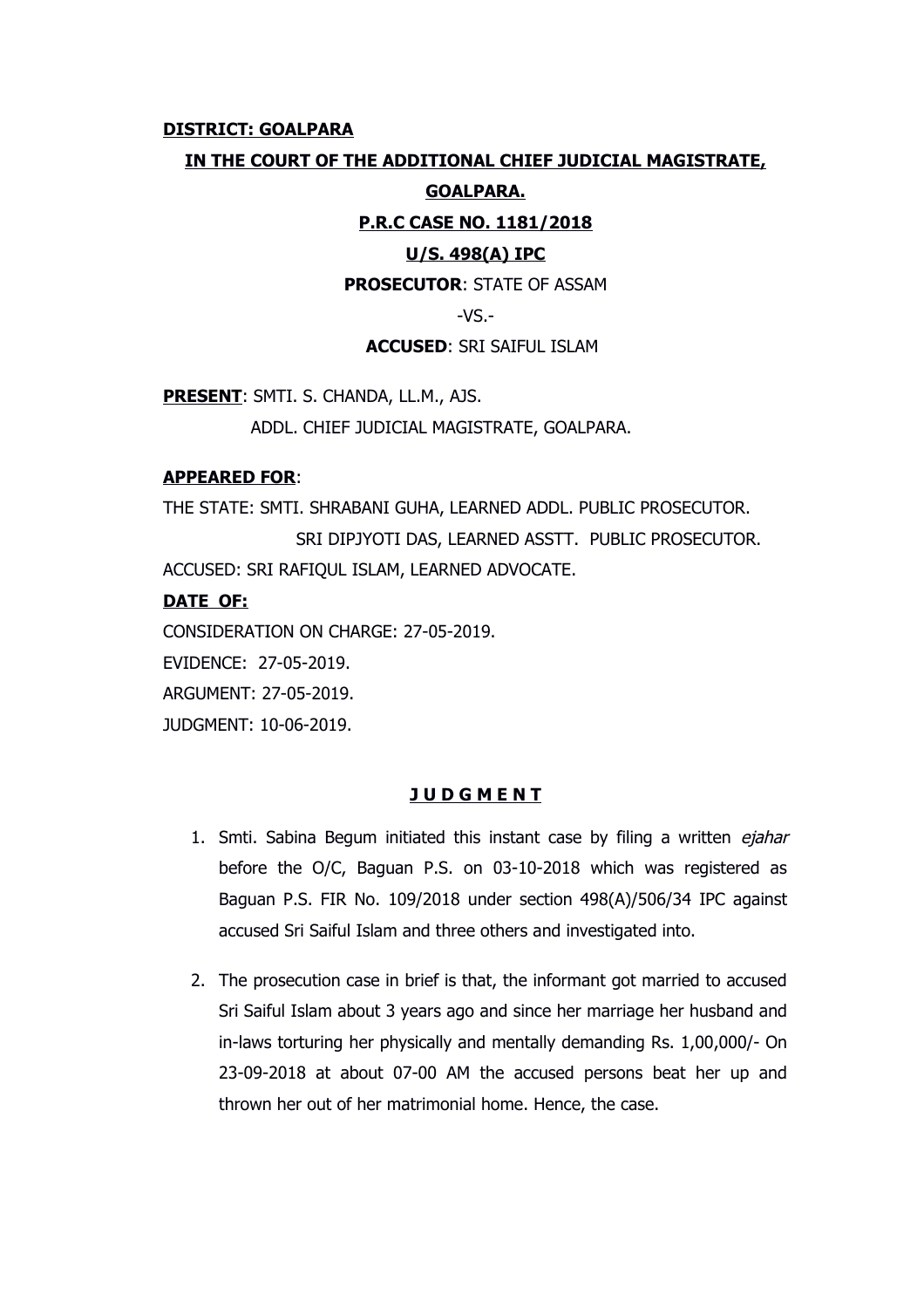#### **P.R.C Case No. 1181 of 2018 State -Vs.-Sri Saiful Islam.**

- 3. After registering the case, the matter was investigated into. On completion of investigation, police filed a charge-sheet against accused Sri Saiful Islam u/s. 498(A) of IPC.
- 4. After securing appearance of the accused he was allowed to go on Court bail. Relevant documents of the case were furnished to him. Upon perusal of materials on record and after hearing both sides, I have framed a formal charge u/s. 498(A) of IPC against the accused, which was read over and explained to him, to which he has pleaded not guilty and claimed to be tried.
- 5. The prosecution in support of its case examined one witness and declined to examine the remaining witnesses. Examination of the accused under section 313 CrPC was dispensed with, as found not necessary. The defence side has not adduced any witness in support of their defence.
- 6. I have heard the argument advanced by the Learned Counsels for both sides.
- 7. Upon hearing and on perusal of the record I have framed the following point for determination:
	- (i) Whether the accused being the husband of the informant Smti. Sabina Begum subjected her to physical and mental cruelty since the her marriage demanding Rs. 1,00,000/- and on 23-09-2018 at about 07-00AM thrown her out of her matrimonial home?

# **DISCUSSION, DECISIONS AND REASONS FOR THE DECISIONS:**

8. I have gone carefully through the entire evidence and the materials placed before me. The informant Smti. Sabina Begum has examined herself as Pw-1 and testified on oath that, she has lodged this case against her husband, this matter is mutually settled, they are living as husband and wife now, she has no grievance against the accused, she is not willing to proceed with this case and she has no objection if the accused is acquitted. She has proved the ejahar as Ext.1 and her signature there as Ext.1(1).The defence side has declined to cross-examine her.